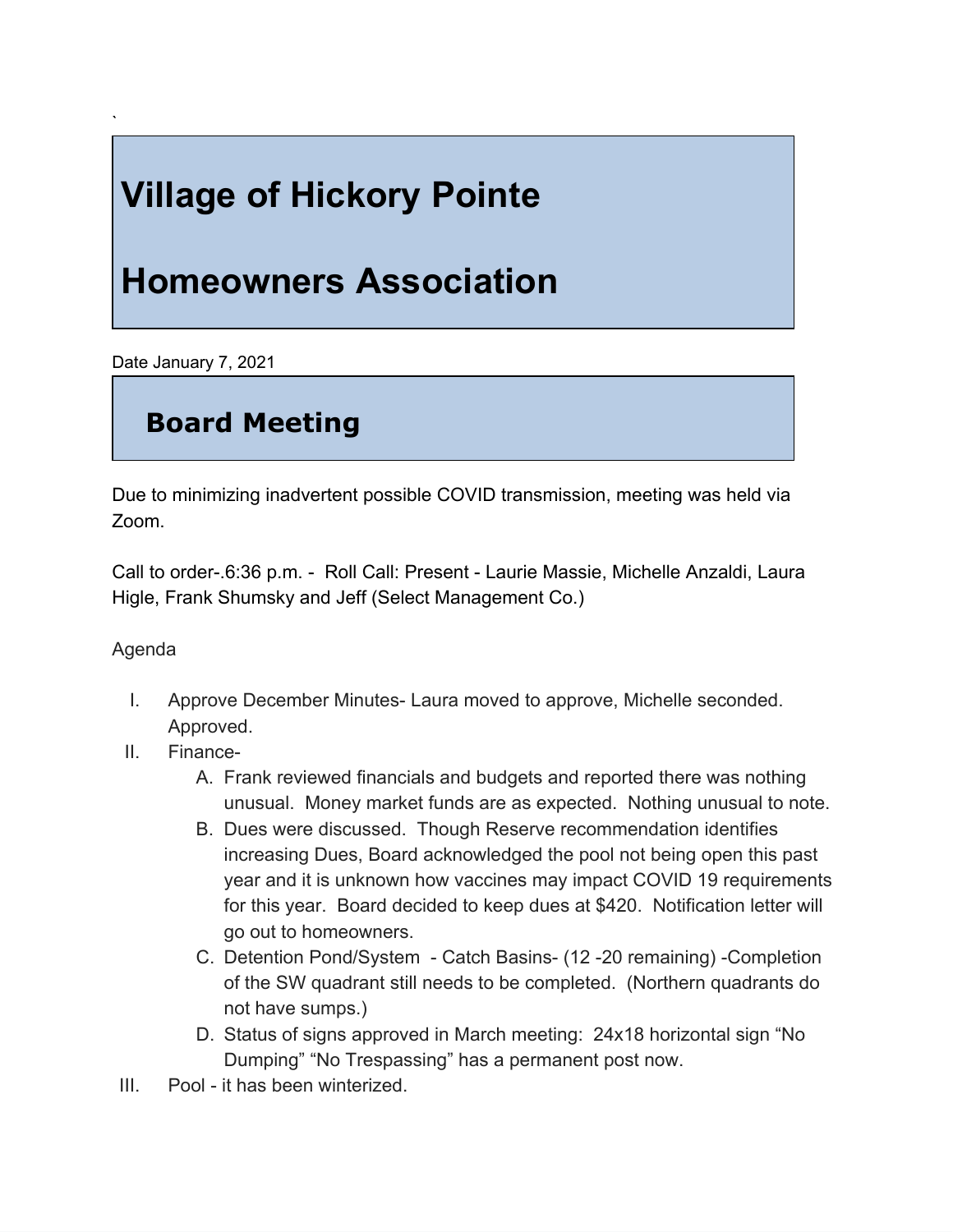IV. Landscaping-

A. Jeff will reach out for new companies to put bids in.

VI. Update on Legal- Collections - No concerns or updates at this time and it is being monitored.

- A. Delinquent accounts Six are in collections (>two years overdue) and eight houses that haven't paid 2020 homeowner dues.
- B. Sheds- Sheds on properties are being addressed by the Attorney.
	- a. Jeff is reviewing how many sheds are present in the subdivision.
- VII. Bylaws
	- A. APPROVE:
		- a. Letter from Attorney
		- b. Guide to Bylaws
		- c. Mailing Packet
	- B. Suggested next steps:
		- a. Board members accept the current draft of bylaws.
		- b. Board chose February 4 as the informational meeting date via zoom for Homeowners (6:30 p.m.).
		- c. Board, Property Management and Attorney will review to approve mailing packet and timeframes for Homeowners. Property Management estimated they would need 3 - 5 business days to get the packet together.
		- d. Homeowners will have a 30 day feedback /comment period.
		- e. Hopefully an inhouse vote will occur at an Annual meeting (but COVID may limit this possibility) or possible gather votes by mail or another way.
	- C. Michelle will talk to attorney for clarification, zoom meeting info (Meeting ID and PW and phone numbers and directions). Michelle will get this information to Laura.
	- D. Laura will get a draft letter done by noon Saturday.
	- E. Board will review the letter and revise as needed. Targeting Monday for letter to be sent to Property Management.
	- F. If all deadlines are met, Jeff is hoping to have it in the mail by Friday January 15 (without any unforeseen delays).

VIII. New Business- Annual Meeting- Homeowner's Association will have to wait until the Governor's Orders are lifted and CDC guidelines allow for an Annual meeting.